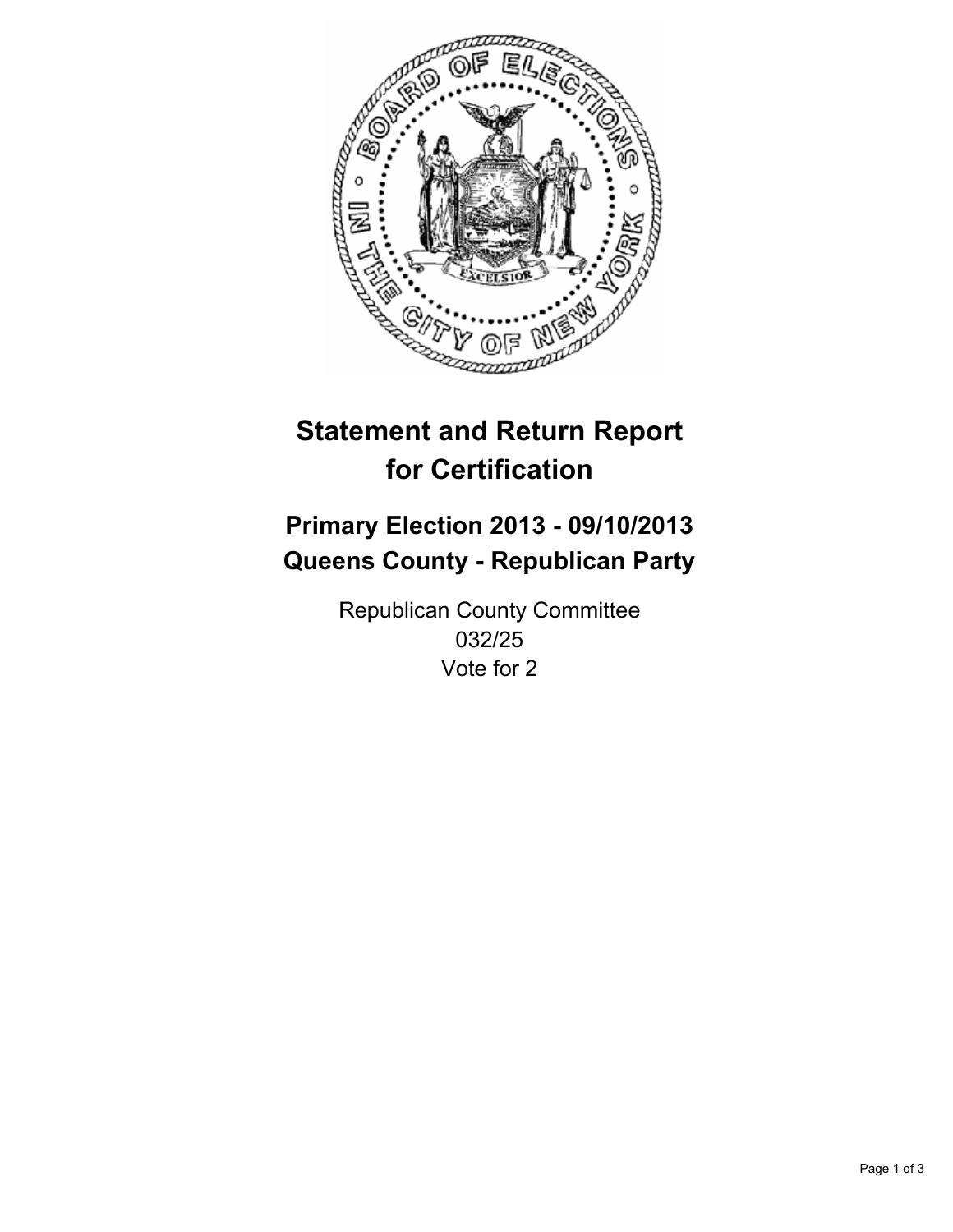

## **Assembly District 25**

| <b>EMERGENCY</b>            | 0        |
|-----------------------------|----------|
| ABSENTEE/MILITARY           | 0        |
| <b>FEDERAL</b>              | 0        |
| <b>SPECIAL PRESIDENTIAL</b> | 0        |
| <b>AFFIDAVIT</b>            | $\Omega$ |
| <b>VICENTE E. ASUNCION</b>  | 10       |
| <b>KIN SING KUNG</b>        | 5        |
| <b>CHUNG HEY ENG</b>        | 10       |
| <b>RICHARD RIVERA</b>       | 3        |
| <b>Total Votes</b>          | 28       |